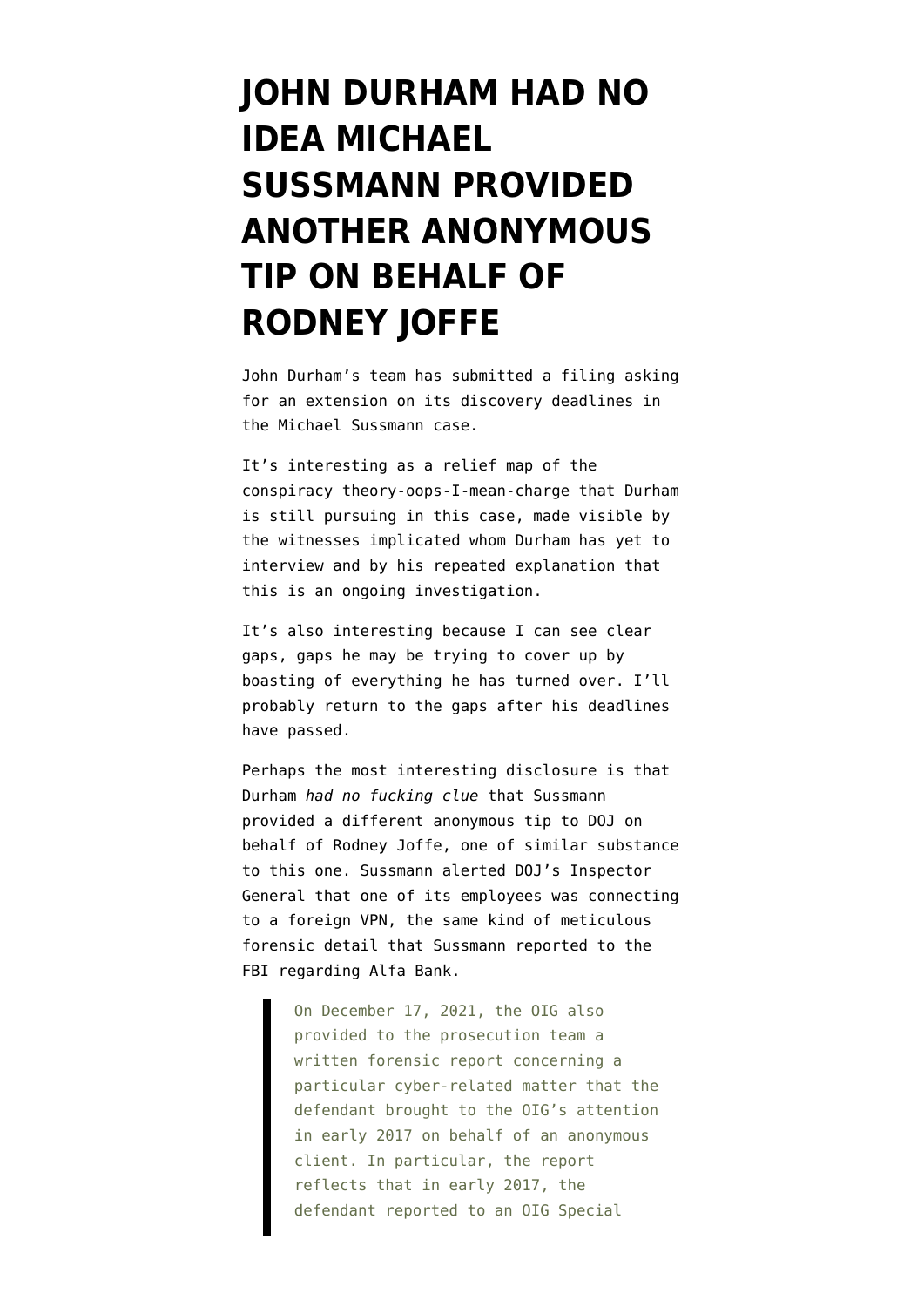Agent in Charge that one of the defendant's clients had observed that a specific OIG employee's computer was "seen publicly" in "Internet traffic" and was connecting to a Virtual Private Network in a foreign country. At the time the OIG provided this forensic report to the Special Counsel in December 2021, the OIG represented to the prosecution team that it had "no other file[] or other documentation" relating to this cyber matter. The Government provided the report to the defense on December 23, 2021. Subsequent to this disclosure to the defense, the Special Counsel team has become aware of additional potentially discoverable materials in the OIG's possession:

i. First, in a discovery call with the prosecution team on January 20, 2021 [sic], defense counsel informed the Government that the defendant met personally with the DOJ Inspector General in March 2017 when conveying the aforementioned cyber issue to the OIG. The defense further stated that the defendant's client in that matter was Tech Executive-1, the same individual on whose behalf the Indictment alleges the defendant also met with the FBI in September 2016. Upon learning this information, the prosecution team promptly made further inquiries of the OIG. On the next day, January 21, 2021 [sic], the OIG informed the Special Counsel for the first time that the defendant in fact met in March 2017 with the Inspector General and his then-General Counsel concerning the abovedescribed cyber matter. The OIG had not previously informed the Special Counsel's Office of this meeting with the defendant. Over the past few days, including over this last weekend, the OIG has been gathering and providing further documentation and information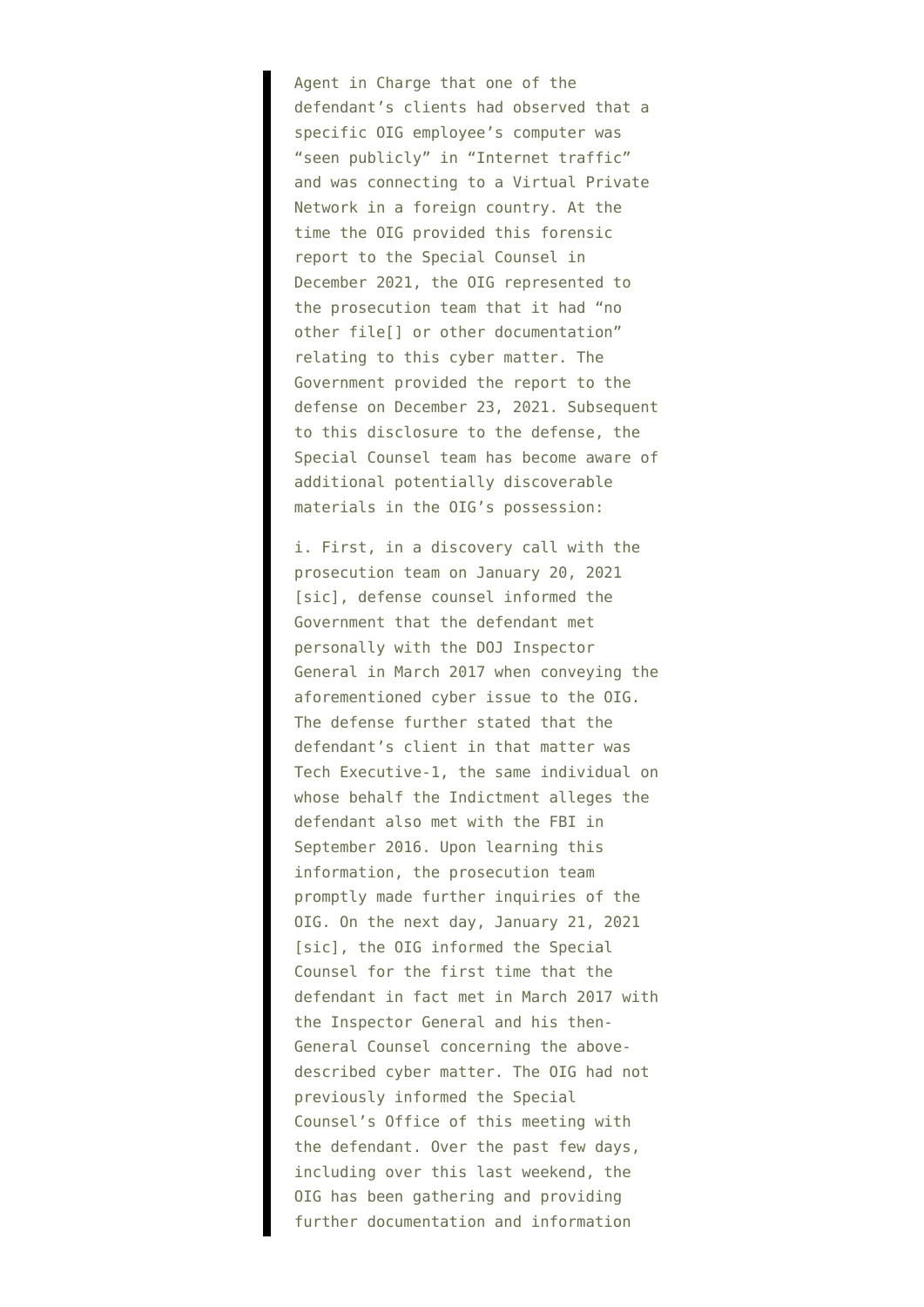relating to that meeting to the Special Counsel's Office. Given the meeting's potential relevance to the charges at hand, the Special Counsel's Office will work expeditiously with the OIG to conduct interviews and to collect and disclose any further discoverable materials to the defense.

This is just one of three things that Durham's team admits they've learned "for the first time" from Michael Horowitz's office. But that — and other details in this filing — make it clear they've been blithely going along with their investigation without checking on the work that Horowitz did, to which this prosecution was supposed to be derivative. If the same is true of [the Igor Danchenko case,](https://www.emptywheel.net/2021/11/07/john-durham-may-have-made-igor-danchenko-aggrieved-under-fisa/) Durham will have even bigger problems to deal with.

But this disclosure is far more damning than Durham lets on. That's because *he had already searched for* everything he thought was discoverable. He had looked everywhere for discussions of Michael Sussmann within DOJ and FBI.

And he still had *no idea*, until four months after he indicted Sussmann for sharing a tip from Rodney Joffe about weird forensic data, that Sussmann had shared another tip about weird forensic data from Rodney Joffe during the same period under investigation.

Oh, by the way, Sussmann is also squeezing Durham for all the evidence that when FBI obtains anonymous tips it doesn't track things like which Democratic lawyer reports them. <<wink>>

Durham has been so far down his little conspiracy rabbit hole he hasn't looked around to understand what the norm is for Sussmann and Joffe.

Particularly given how the clock is ticking on his efforts to charge a larger conspiracy, without which this case is far weaker, it